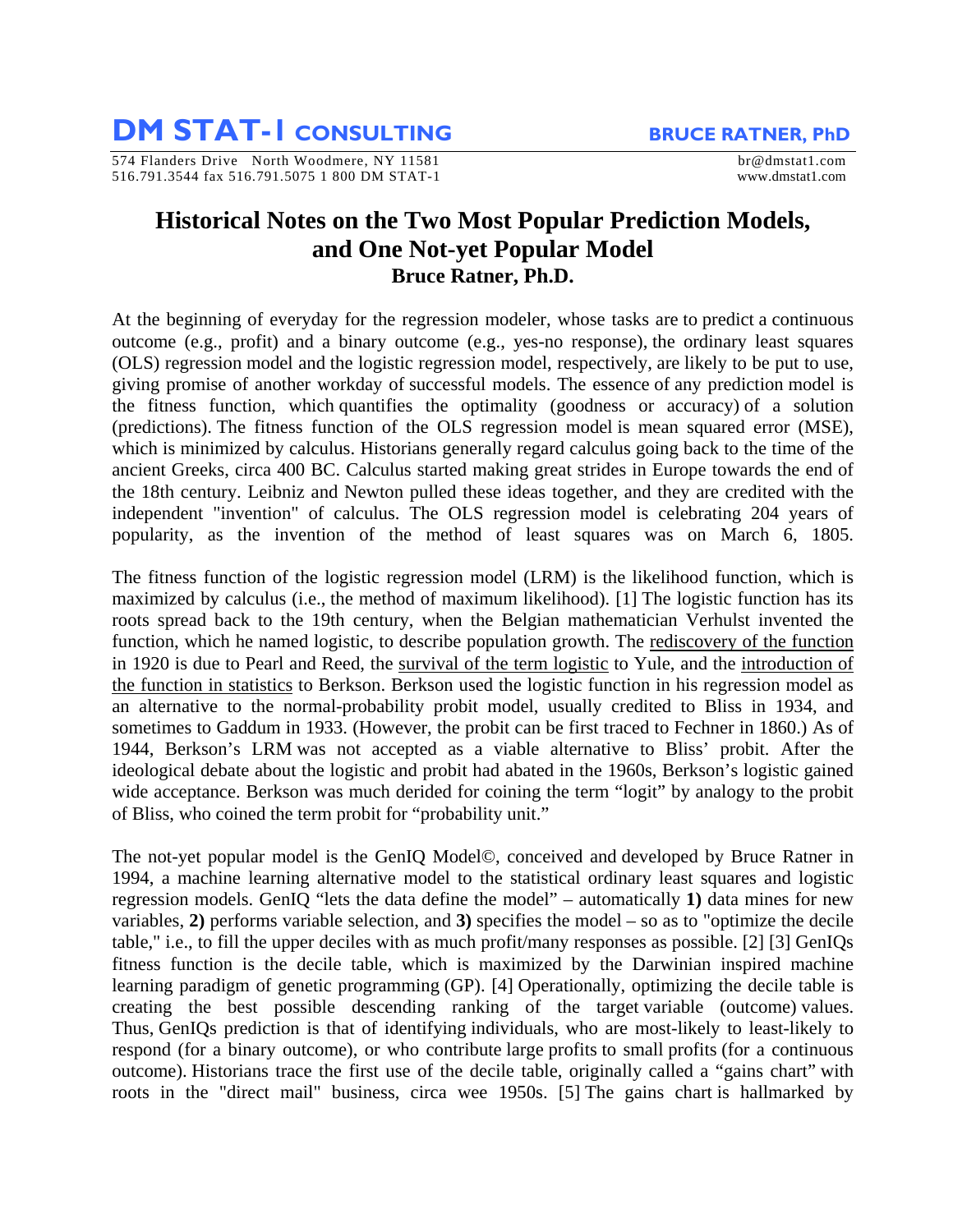solicitations found inside the covers of matchbooks. More recently, the decile table has transcended the origin of the gains chart toward a generalized measure of model performance. (The term "decile" was first used by Galton in 1882. [6]) Historians cite the first experiments with GP by Stephen F. Smith (1980) and Nichael L. Cramer (1985), as described in the seminal book *Genetic Programming: On the Programming of Computers by Means of Natural Selection* by John Koza (1992), who is considered the inventor of GP.

Despite GenIQs easy implementation (simply drop the GenIQ equation into the scoring database), it is not-yet the everyday regression model due to:

1) Unsuspected equation – GenIQs output are the visual display called a parse tree, depicting the GenIQ Model, and the GenIQ Model "equation," which is a computer program/code. The regression modeler, anticipating an equation of the form  $Y = b_0 + b_1X1 + b_2X2 + ... + b_nX_n$ , is stupefied when s/he unsuspectedly sees, say,

for the Pythagorean Theorem  $\mathbf{d} = \sqrt{(\mathbf{l}^2 + \mathbf{h}^2)}$  where d=diagonal, l=length and h=height are the sides of a right triangle, and SQRT=square root function, the GenIQ computer code:

$$
x1 = height;\nx2 = x1*x1;\nx3 = length;\nx4 = x3*x3;\nx5 = x2 + x3;\nx6 = SQRT(x5);\ndiagonal = x6;
$$

2) Ungainly interpretation – The GenIQ parse tree and computer code can be a "bit much" to grasp (for unknown models/solutions). The visual display provides the modeler with an ocular sense, albeit mote, of comfort and confidence for understanding and using the GenIQ Model. The GenIQ tree for the Pythagorean Theorem (below) is not so ungraspable because the solution is well known (it is the sixth most famous equation [7]).

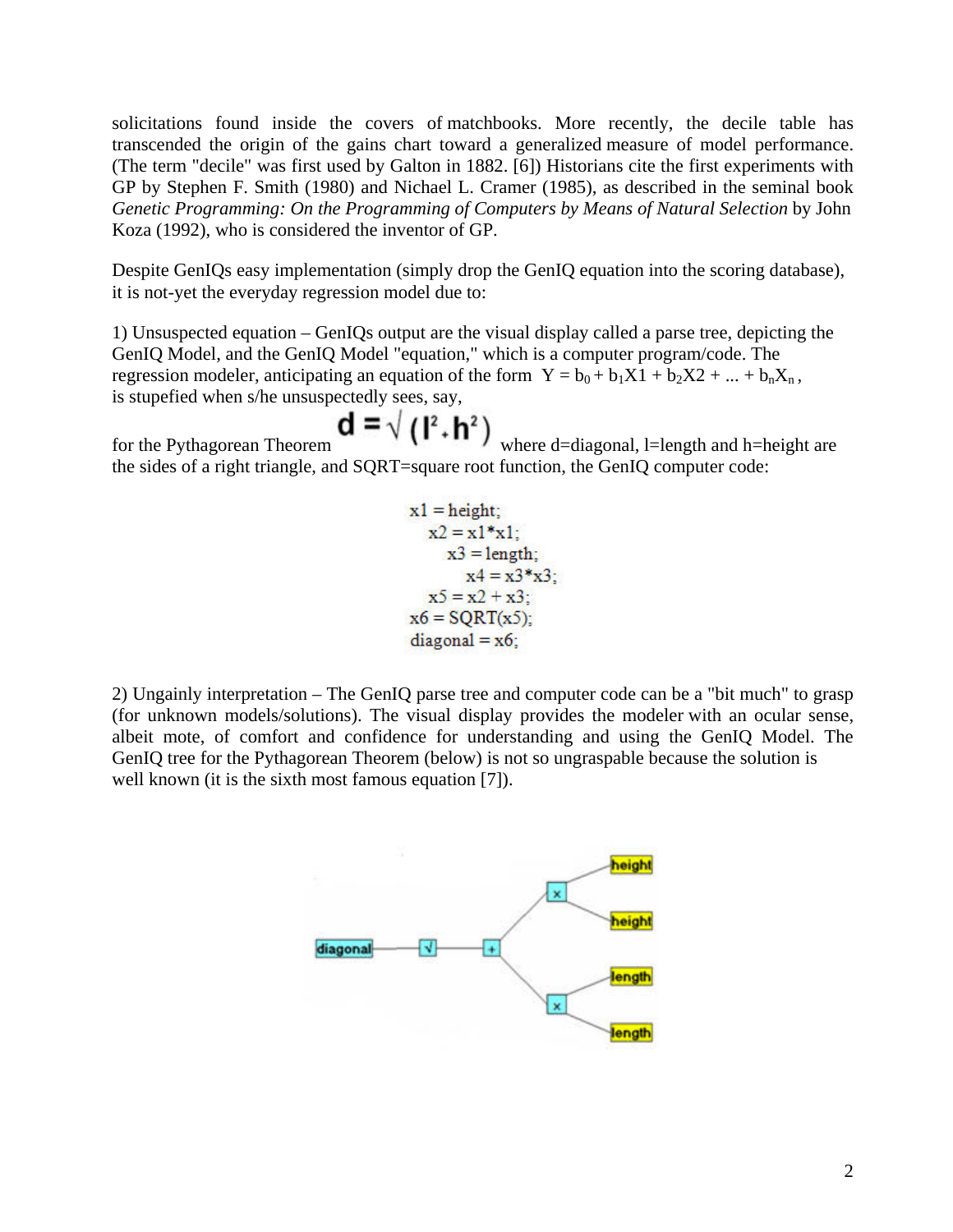The GenIQ tree, although not a "black box" like most other machine learning methods, gives the modeler a graphic, albeit Picasso-like, to make sense of. GenIQ for the everyday regression model (of unknown solution) produces a GenIQ tree defined by "branches" formed by yellow-boxed predictor variables attached to various numbers of turquoise-boxed functions (like that of the Pythagorean-GenIQ tree).

GenIQs tree and computer code represent **feature #3** of GenIQ: The GenIQ Model serves as a nonstatistical, machine learning (ML) regression method that automatically specifies the model for the problem at hand. As well, the GenIQ tree represents **feature #1** of GenIQ: The GenIQ Model automatically data mines for new variables. Continuing with the Pythagorean illustration, there are four new variables (branches): new var1=(height X height); new var2=(length X length); new var3=(new var1 + new var2); and lastly, new var4=SQRT(new var3), which is the model itself. Thus, the GenIQ Model serves as a unique data mining method creating new variables – that can not be intuit – via the GP process, which evolves structure (new variables) "without explicit programming" (Adams, 1959). [8] Moreover, appending the new variables to the dataset with the original variables for building a statistical regression model produces a hybrid statistics-ML model, along with the regression coefficients that provide the regression modeler the necessary comfort level for model acceptance.

For the regression modeler, interpretability is "all about the regression coefficients." The regression coefficients provide the key to how the model works: Which predictor variables are most important, in rank order? What effect does each predictor variable have on the target variable? (It is not well known that the standard method of interpreting regression coefficients often leads to an incorrect interpretation of the regression model, specifically, the two questions stated above. [9]) GenIQ has no coefficients (as it is not a statistical method), but provides the answer to the first question by way of **feature #2** of GenIQ: The GenIQ Model provides a unique variable selection of important predictor variables by ranking [10] the relationship between each predictor variable with the target variable – accounting for the presence of the other predictor variables jointly considered. As for the second question, GenIQ provides the answer by analyzing the decile table.  $[11] [12]$ 

Present Note: With two checks against it: Why use GenIQ? How will GenIQ ever become popular? GenIQ is the appropriate model where the decile table is the unquestionable measure of model performance. For other instances, a trade-off has to be made between GenIQs performance and no coefficients versus statistical regression's interpretability and use of their fitness functions, which serve as surrogates for optimizing the decile table. Separation anxiety from something that has been used between  $50 - 204$  years is a condition that takes time to treat. Until the checks become ocularly palatable, which comes about with retraining statisticians to think "out-of-the-box," OLS and LRM will continue to be used. With the eventual recognition that "valuable information" comes in unsuspected forms, i.e., a parse tree, GenIQ will be popular.

GenIQ is the model for today's data. It can accommodate big (and small) data, as it is a flexible (i.e., no pre-specification of the model), assumption-free, nonparametric model, whose "engine" lets the data define the model. In stark contrast, OLS and LRM were conceived, testing and experimented on the small data setting of their day. These models are suboptimal and problematic with today's big data. [13] OLS and LRMs paradigm is to "fit the data to" an unknown pre-specified (i.e., inflexible), assumption-full, parametric model, which is best for small data